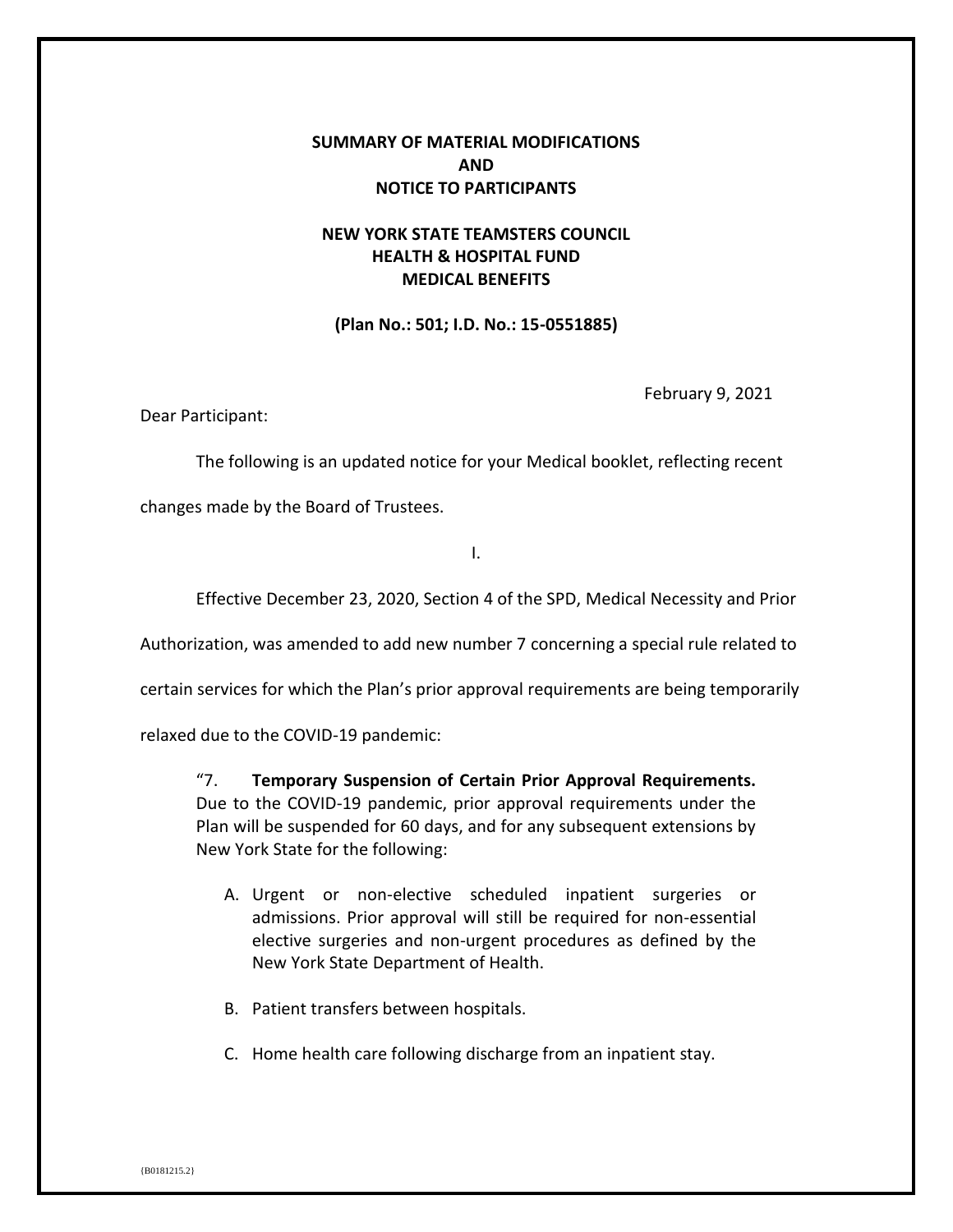D. Inpatient rehabilitation and inpatient mental health services following an inpatient hospital stay.

If this applies, you will only be responsible for your In-Network Benefit, even if you are transferred to an Out-of-Network Provider, following an inpatient admission, when an In-Network Provider has no other option but to transfer you to the Out-of-Network Provider due to hospital capacity issues, regardless of the diagnosis."

II.

Section 10 of the booklet, Professional Services, was amended to add new

number 21 to clarify the vision therapy benefits provided by the Plan:

"21. **Vision Therapy.** Vision therapy (also known as visual therapy, visual training, vision training, and eye training) involves a range of treatment modalities that include the use of lenses, prisms, filters, optometric phototherapy (Syntonics), occlusion therapy (eye patching), behavioral modalities, and eye exercises (orthoptics, pleoptics). The therapeutic goal of vision therapy is to correct or improve specific visual dysfunctions. Vision therapy is performed in an optometrist's or ophthalmologist's office 1-2 times weekly for a number of months, with additional home exercises done as reinforcement. We will provide coverage for Medically Necessary vision therapy services performed by a Professional Provider that are not experimental or investigational as defined in Section 14."

These benefits were also added to the Schedule of Benefits attached to

your booklet as Exhibit A, as follows:

- In-Network and Out-of-Network vision therapy benefits are treated like other In-Network and Out-of-Network Benefits in your Schedule.
- Effective January 1, 2021, there is a special rule for Out-of-Network vision therapy treatment for convergence insufficiency. If your Schedule has Copayments for Out-of-Network benefits, you must pay a Copayment, and if it does not have Copayments, you must pay your Deductible and 20% Coinsurance. Then, you will be required to pay the Balance after the greater of the Allowable Amount or the balance of a \$5,000 lifetime amount (and the Balance after the Allowable Amount after this \$5,000 has been exhausted).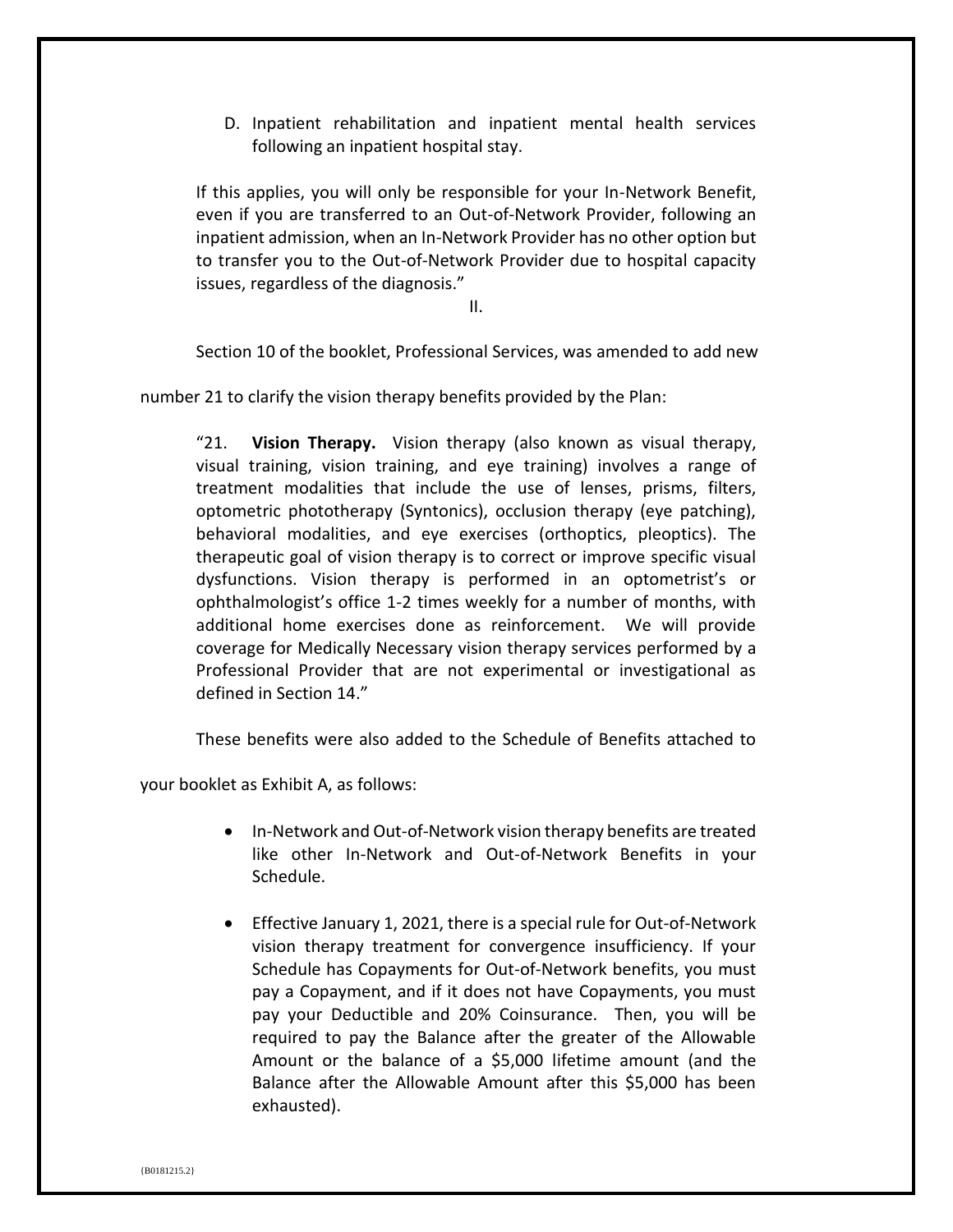Section 11 of the booklet, Additional Benefits, was amended to update

number 7, Novel Coronavirus (COVID-19) ("Coronavirus") as follows:

"3. Effective April 9, 2020, the Fund will pay in full benefits for any Coronavirus-related treatment, for services otherwise covered by the Plan, through the date the New York State of Emergency related to the Coronavirus ends. This includes co-pays for inpatient admissions, observation care, skilled nursing, ambulance, home care, or any claim for an otherwise-covered service that is filed with a confirmed diagnosis for the Coronavirus. Previously, this rule was in effect only through May 31, 2020 and was then extended to be in effect through September 7, 2020."

IV.

Section 14 of the booklet, Exclusions, was amended to update number 39

related to vision and hearing therapy and supplies:

"39. **Vision and Hearing Therapy and Supplies.** We will not provide coverage for any service or care related to:

- A. Eyeglasses, lenses, frames, or contact lenses except for the initial prescription for contact lenses or lenses and frames after cataract surgery; and
- B. Hearing therapy or over-the-counter hearing aids. We will provide coverage for hearing aids prescribed by a physician."

V.

Effective November 1, 2020, the respective Schedules of Benefits attached to the

booklet as Exhibit A were amended by updating the "Hearing Aid Benefit" Sections to

read as follows: